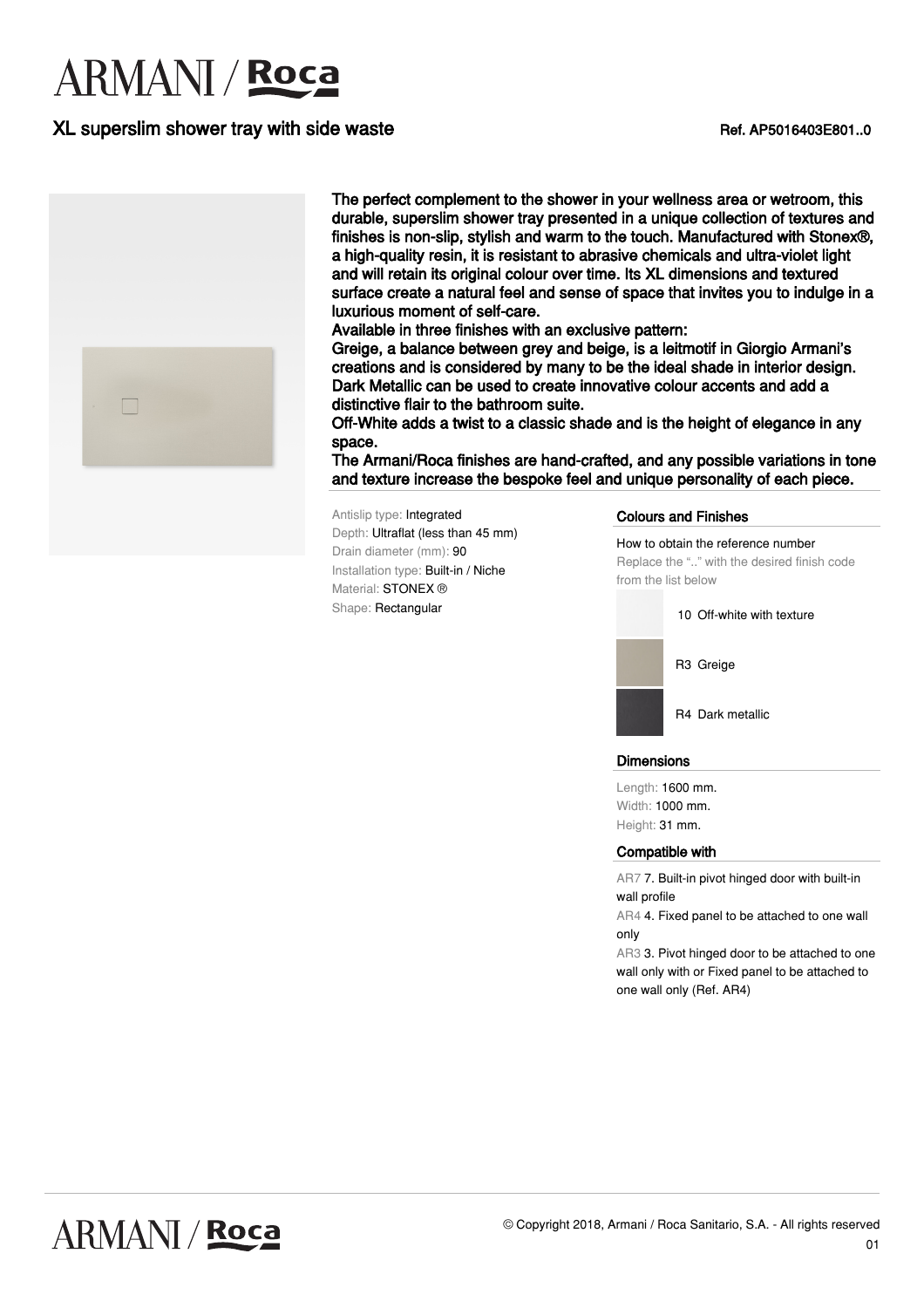

### XL superslim shower tray with side waste **Ref. AP5016403E801.0** Ref. AP5016403E801.0

### Technical drawings